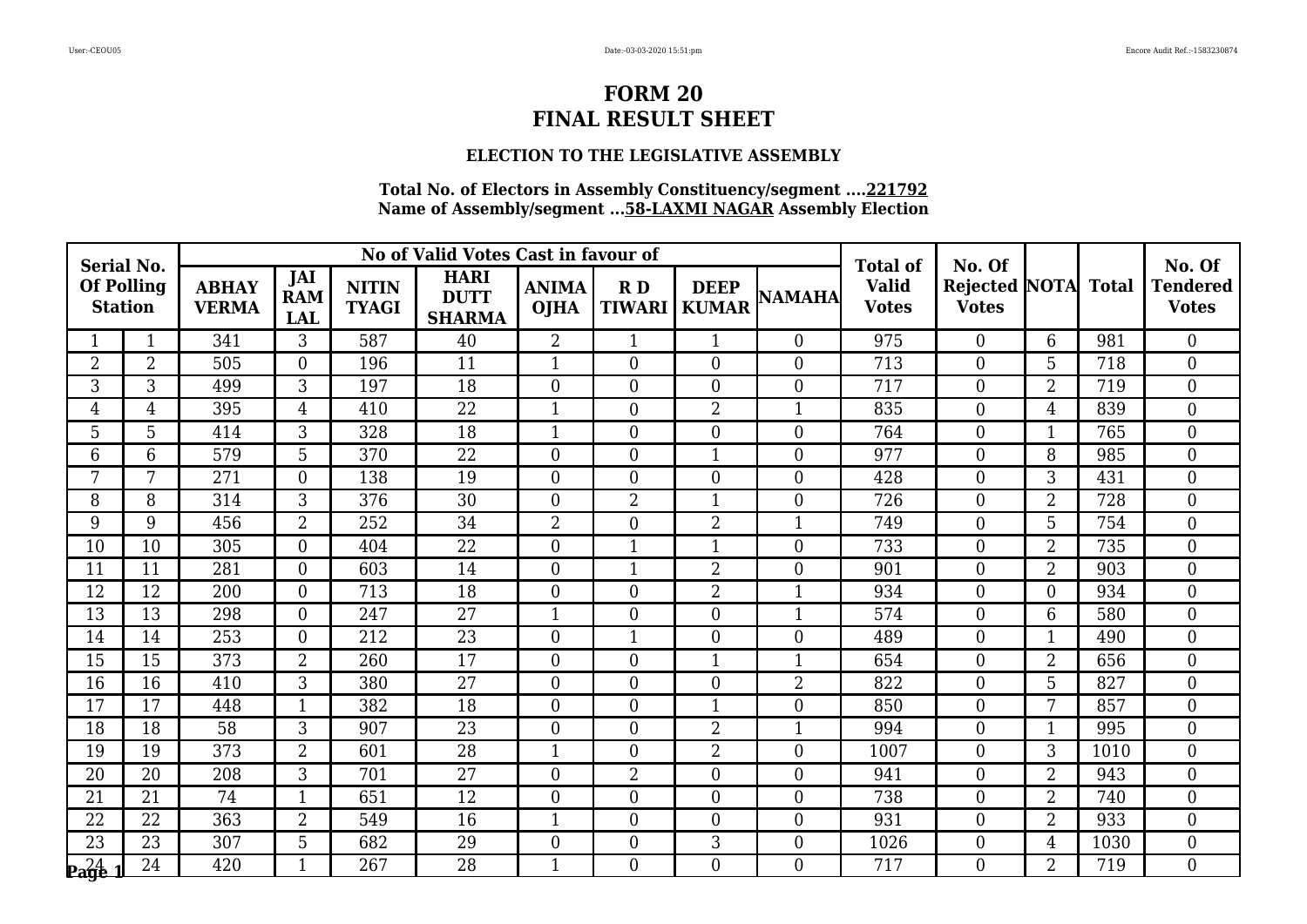## **ELECTION TO THE LEGISLATIVE ASSEMBLY**

| <b>Serial No.</b>                   |    |                              |                                 |                              | No of Valid Votes Cast in favour of         |                             |                     |                             |                  | <b>Total of</b>              | No. Of                                     |                |      | No. Of                          |
|-------------------------------------|----|------------------------------|---------------------------------|------------------------------|---------------------------------------------|-----------------------------|---------------------|-----------------------------|------------------|------------------------------|--------------------------------------------|----------------|------|---------------------------------|
| <b>Of Polling</b><br><b>Station</b> |    | <b>ABHAY</b><br><b>VERMA</b> | JAI<br><b>RAM</b><br><b>LAL</b> | <b>NITIN</b><br><b>TYAGI</b> | <b>HARI</b><br><b>DUTT</b><br><b>SHARMA</b> | <b>ANIMA</b><br><b>OJHA</b> | RD<br><b>TIWARI</b> | <b>DEEP</b><br><b>KUMAR</b> | <b>NAMAHA</b>    | <b>Valid</b><br><b>Votes</b> | <b>Rejected NOTA Total</b><br><b>Votes</b> |                |      | <b>Tendered</b><br><b>Votes</b> |
| 25                                  | 25 | 382                          | 3                               | 360                          | 31                                          | $\overline{0}$              | $\mathbf{1}$        | $\overline{0}$              | $\Omega$         | 777                          | $\overline{0}$                             | $\mathbf{1}$   | 778  | $\theta$                        |
| 26                                  | 26 | 447                          | $\overline{0}$                  | 349                          | 34                                          | $\overline{0}$              | 1                   | $\overline{0}$              | $\overline{0}$   | 831                          | $\boldsymbol{0}$                           | 4              | 835  | $\overline{0}$                  |
| 27                                  | 27 | 505                          | $\mathbf{1}$                    | 376                          | 28                                          | 1                           | $\overline{0}$      | $\overline{2}$              | $\overline{0}$   | 913                          | $\overline{0}$                             | 7              | 920  | $\overline{0}$                  |
| 28                                  | 28 | 224                          | $\overline{2}$                  | 675                          | 26                                          | $\overline{0}$              | 1                   | $\mathbf{1}$                | $\overline{2}$   | 931                          | $\overline{0}$                             | $\mathbf 1$    | 932  | $\overline{0}$                  |
| 29                                  | 29 | 92                           |                                 | 961                          | 24                                          | $\overline{0}$              | 1                   | $\boldsymbol{0}$            | $\overline{0}$   | 1079                         | $\boldsymbol{0}$                           | $\mathbf{1}$   | 1080 | $\overline{0}$                  |
| 30                                  | 30 | 72                           | $\mathbf{1}$                    | 779                          | 22                                          | $\mathbf{1}$                | $\mathbf{1}$        | $\overline{0}$              | 3                | 879                          | $\overline{0}$                             | $\overline{0}$ | 879  | $\overline{0}$                  |
| 31                                  | 31 | 352                          | 2                               | 221                          | 18                                          | 1                           | $\overline{0}$      | $\overline{0}$              | $\mathbf{1}$     | 595                          | $\overline{0}$                             | $\overline{2}$ | 597  | $\theta$                        |
| 32                                  | 32 | 308                          |                                 | 247                          | $\overline{37}$                             | $\overline{0}$              | $\boldsymbol{0}$    | $\mathbf{1}$                | $\overline{0}$   | 594                          | $\boldsymbol{0}$                           | 6              | 600  | $\overline{0}$                  |
| $\overline{33}$                     | 33 | 382                          | $\overline{0}$                  | 459                          | 29                                          | 1                           | $\mathbf{1}$        | $\mathbf{1}$                | $\overline{0}$   | 873                          | $\overline{0}$                             | 4              | 877  | $\mathbf{0}$                    |
| 34                                  | 34 | 308                          | 2                               | 411                          | 29                                          | $\overline{0}$              | $\overline{0}$      | $\overline{0}$              | $\overline{0}$   | 750                          | $\overline{0}$                             | $\overline{2}$ | 752  | $\theta$                        |
| 35                                  | 35 | 418                          |                                 | 403                          | 21                                          | $\overline{0}$              | 1                   | $\overline{1}$              | $\boldsymbol{0}$ | 845                          | $\overline{0}$                             | 4              | 849  | $\overline{0}$                  |
| 36                                  | 36 | 410                          | $\mathbf{1}$                    | 375                          | 41                                          | 1                           | $\overline{0}$      | $\mathbf{1}$                | $\overline{0}$   | 829                          | $\overline{0}$                             | $\overline{0}$ | 829  | $\mathbf{0}$                    |
| 37                                  | 37 | 547                          | 6                               | 464                          | 36                                          | $\Omega$                    | $\overline{2}$      | $\overline{0}$              | $\overline{0}$   | 1055                         | $\overline{0}$                             | 7              | 1062 | $\theta$                        |
| 38                                  | 38 | 367                          | $\overline{0}$                  | 392                          | 19                                          | $\mathbf{1}$                | $\overline{0}$      | $\overline{0}$              | $\overline{0}$   | 779                          | $\overline{0}$                             | $\overline{2}$ | 781  | $\overline{0}$                  |
| 39                                  | 39 | 191                          |                                 | 582                          | 12                                          | $\overline{0}$              | 2                   | $\overline{1}$              | $\overline{0}$   | 789                          | $\overline{0}$                             | 3              | 792  | $\overline{0}$                  |
| 40                                  | 40 | 231                          | $\mathbf{1}$                    | 345                          | 15                                          | $\mathbf{1}$                | $\boldsymbol{0}$    | $\mathbf{1}$                | $\overline{0}$   | 594                          | $\overline{0}$                             | 3              | 597  | $\overline{0}$                  |
| 41                                  | 41 | 203                          | $\overline{0}$                  | 677                          | 25                                          | $\overline{0}$              | $\boldsymbol{0}$    | $\boldsymbol{0}$            | $\boldsymbol{0}$ | 905                          | $\boldsymbol{0}$                           | 3              | 908  | $\overline{0}$                  |
| 42                                  | 42 | 533                          | $\overline{2}$                  | 361                          | $\overline{17}$                             | $\overline{0}$              | $\overline{0}$      | $\mathbf{1}$                | $\overline{0}$   | 914                          | $\overline{0}$                             | 4              | 918  | $\theta$                        |
| 43                                  | 43 | 414                          | $\mathbf{1}$                    | 483                          | 23                                          | $\Omega$                    | $\overline{0}$      | $\overline{0}$              | $\mathbf{1}$     | 922                          | $\overline{0}$                             | $\overline{2}$ | 924  | $\overline{0}$                  |
| 44                                  | 44 | 541                          | $\overline{0}$                  | 298                          | 18                                          | $\overline{0}$              | $\boldsymbol{0}$    | $\mathbf{1}$                | $\boldsymbol{0}$ | 858                          | $\boldsymbol{0}$                           | $\overline{2}$ | 860  | $\overline{0}$                  |
| 45                                  | 45 | 262                          | 1                               | 196                          | 17                                          | 1                           | $\overline{0}$      | $\overline{0}$              | $\overline{0}$   | 477                          | $\overline{0}$                             | $\mathbf{1}$   | 478  | $\theta$                        |
| 46                                  | 46 | 342                          | 3                               | 452                          | 32                                          | $\overline{0}$              | 1                   | $\overline{0}$              | $\overline{2}$   | 832                          | $\overline{0}$                             | 3              | 835  | $\boldsymbol{0}$                |
| 47                                  | 47 | 333                          | $\mathbf{1}$                    | 565                          | $\overline{38}$                             | $\overline{0}$              | $\mathbf{1}$        | $\overline{2}$              | $\mathbf{1}$     | 941                          | $\overline{0}$                             | $\mathbf{1}$   | 942  | $\overline{0}$                  |
| $\mathbf{p_4}^{48}_{92}$            | 48 | 323                          | $\overline{2}$                  | 454                          | 23                                          | $\overline{0}$              | $\overline{0}$      | $\overline{0}$              | $\overline{0}$   | 802                          | $\overline{0}$                             | $\overline{2}$ | 804  | $\Omega$                        |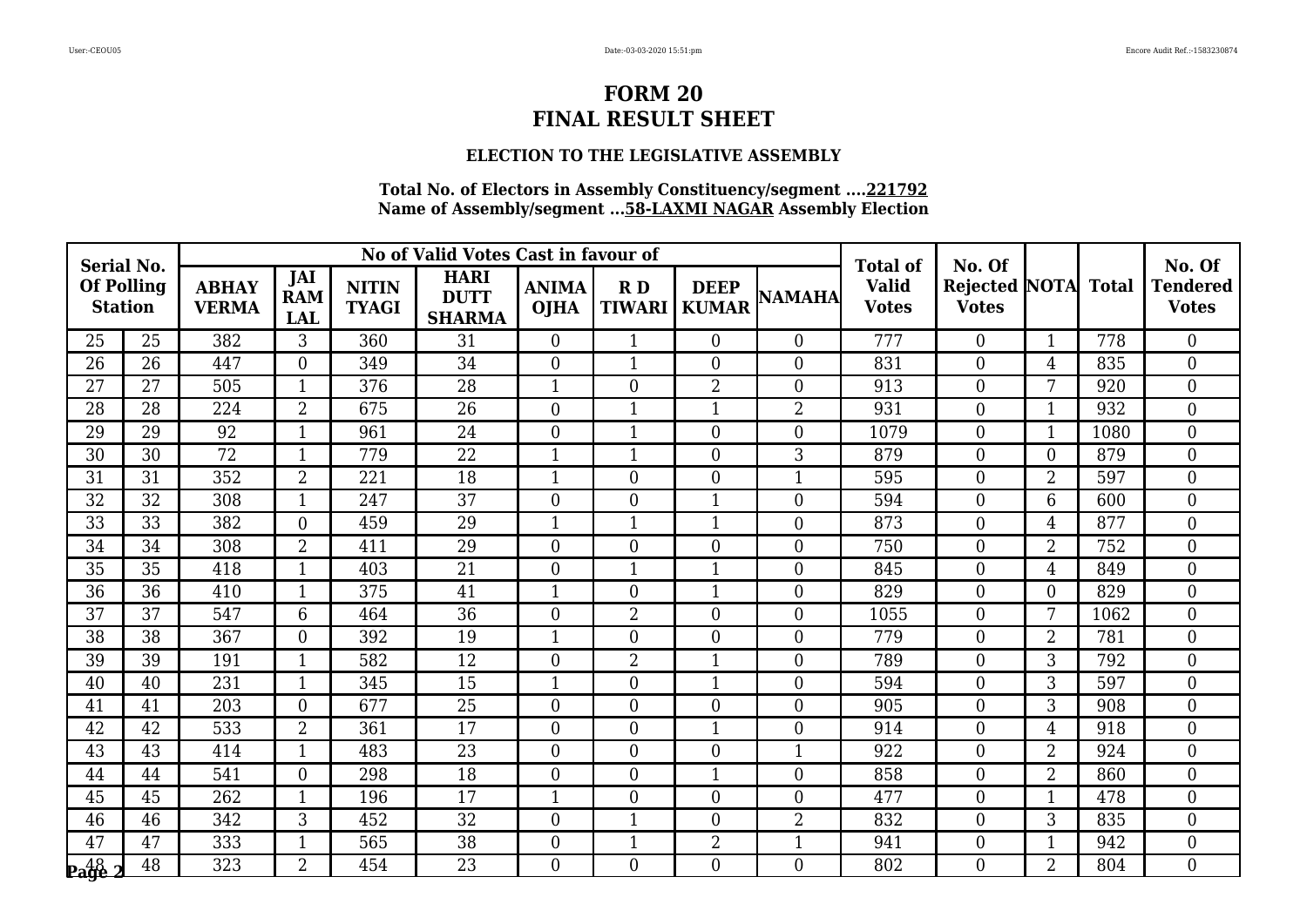## **ELECTION TO THE LEGISLATIVE ASSEMBLY**

| <b>Serial No.</b>                   |    |                              |                                 |                              | No of Valid Votes Cast in favour of         |                             |                     |                             |                  | <b>Total of</b>              | No. Of                                     |                |     | No. Of                          |
|-------------------------------------|----|------------------------------|---------------------------------|------------------------------|---------------------------------------------|-----------------------------|---------------------|-----------------------------|------------------|------------------------------|--------------------------------------------|----------------|-----|---------------------------------|
| <b>Of Polling</b><br><b>Station</b> |    | <b>ABHAY</b><br><b>VERMA</b> | JAI<br><b>RAM</b><br><b>LAL</b> | <b>NITIN</b><br><b>TYAGI</b> | <b>HARI</b><br><b>DUTT</b><br><b>SHARMA</b> | <b>ANIMA</b><br><b>OJHA</b> | RD<br><b>TIWARI</b> | <b>DEEP</b><br><b>KUMAR</b> | <b>NAMAHA</b>    | <b>Valid</b><br><b>Votes</b> | <b>Rejected NOTA Total</b><br><b>Votes</b> |                |     | <b>Tendered</b><br><b>Votes</b> |
| 49                                  | 49 | 422                          | $\mathbf{1}$                    | 420                          | 23                                          | $\overline{2}$              | $\overline{0}$      | $\overline{2}$              | $\mathbf{1}$     | 871                          | $\overline{0}$                             | 5              | 876 | $\theta$                        |
| 50                                  | 50 | 409                          | $\overline{2}$                  | 371                          | 31                                          | $\Omega$                    | $\overline{0}$      | $\mathbf{1}$                | $\mathbf{1}$     | 815                          | $\boldsymbol{0}$                           | 5              | 820 | $\overline{0}$                  |
| 51                                  | 51 | 422                          | 5                               | 347                          | 25                                          | $\overline{2}$              | $\mathbf{1}$        | $\overline{0}$              | $\boldsymbol{0}$ | 802                          | $\overline{0}$                             | 5              | 807 | $\mathbf{0}$                    |
| 52                                  | 52 | 316                          | $\overline{2}$                  | 289                          | $\overline{42}$                             | 1                           | $\overline{0}$      | $\overline{0}$              | $\overline{0}$   | 650                          | $\overline{0}$                             | 3              | 653 | $\overline{0}$                  |
| 53                                  | 53 | 370                          | $\overline{0}$                  | 279                          | 24                                          | $\overline{0}$              | 1                   | $\boldsymbol{0}$            | $\boldsymbol{0}$ | 674                          | 0                                          | 7              | 681 | $\overline{0}$                  |
| 54                                  | 54 | 483                          | $\overline{2}$                  | 340                          | 25                                          | $\overline{0}$              | $\overline{0}$      | $\overline{0}$              | $\mathbf{1}$     | 851                          | $\overline{0}$                             | 4              | 855 | $\overline{0}$                  |
| 55                                  | 55 | 465                          | $\mathbf{1}$                    | 356                          | 29                                          | $\Omega$                    | $\mathbf{1}$        | $\overline{0}$              | $\overline{0}$   | 852                          | $\overline{0}$                             | $\mathbf{1}$   | 853 | $\theta$                        |
| 56                                  | 56 | 92                           | 3                               | 696                          | 29                                          | $\overline{0}$              | $\overline{0}$      | $\mathbf{1}$                | $\boldsymbol{0}$ | 821                          | 0                                          | $\overline{0}$ | 821 | $\overline{0}$                  |
| 57                                  | 57 | $\overline{27}$              | $\overline{0}$                  | 636                          | 15                                          | 1                           | $\overline{0}$      | $\overline{0}$              | $\mathbf{0}$     | 679                          | $\overline{0}$                             | 1              | 680 | $\overline{0}$                  |
| 58                                  | 58 | 295                          | $\overline{2}$                  | 203                          | 20                                          | $\overline{0}$              | $\overline{0}$      | $\overline{0}$              | $\overline{0}$   | 520                          | $\overline{0}$                             | 4              | 524 | $\overline{0}$                  |
| 59                                  | 59 | 255                          | 2                               | 239                          | 24                                          | $\overline{0}$              | $\mathbf{1}$        | $\boldsymbol{0}$            | $\boldsymbol{0}$ | 521                          | $\overline{0}$                             | $\overline{2}$ | 523 | $\boldsymbol{0}$                |
| 60                                  | 60 | 354                          | $\mathbf{1}$                    | 259                          | 37                                          | 1                           | $\overline{0}$      | $\overline{0}$              | $\mathbf{1}$     | 653                          | $\overline{0}$                             | $\overline{2}$ | 655 | $\overline{0}$                  |
| 61                                  | 61 | 287                          | $\mathbf{1}$                    | 193                          | 23                                          | $\Omega$                    | $\overline{0}$      | $\overline{0}$              | $\overline{0}$   | 504                          | $\overline{0}$                             | $\overline{0}$ | 504 | $\overline{0}$                  |
| 62                                  | 62 | 471                          | $\overline{2}$                  | 357                          | 28                                          | $\Omega$                    | $\overline{0}$      | $\overline{0}$              | $\overline{0}$   | 858                          | $\overline{0}$                             | 6              | 864 | $\overline{0}$                  |
| 63                                  | 63 | 521                          | $\overline{2}$                  | 301                          | 24                                          | 1                           | $\overline{0}$      | $\boldsymbol{0}$            | $\boldsymbol{0}$ | 849                          | $\overline{0}$                             | 6              | 855 | $\mathbf{1}$                    |
| 64                                  | 64 | 500                          | $\overline{0}$                  | 358                          | 29                                          | $\Omega$                    | $\overline{0}$      | $\overline{0}$              | $\boldsymbol{0}$ | 887                          | 0                                          | 4              | 891 | $\boldsymbol{0}$                |
| 65                                  | 65 | 538                          | $\mathbf{1}$                    | 248                          | 41                                          | 1                           | $\overline{0}$      | $\boldsymbol{0}$            | $\boldsymbol{0}$ | 829                          | 0                                          | 3              | 832 | $\boldsymbol{0}$                |
| 66                                  | 66 | 476                          | $\overline{2}$                  | 295                          | $\overline{26}$                             | 1                           | $\overline{0}$      | $\overline{0}$              | $\overline{1}$   | 801                          | $\overline{0}$                             | 8              | 809 | $\overline{0}$                  |
| 67                                  | 67 | 451                          | $\overline{2}$                  | 322                          | 21                                          | $\overline{0}$              | $\overline{0}$      | $\overline{0}$              | $\mathbf{1}$     | 797                          | $\overline{0}$                             | 1              | 798 | $\overline{0}$                  |
| 68                                  | 68 | 273                          | $\overline{0}$                  | 174                          | 17                                          | $\Omega$                    | $\boldsymbol{0}$    | $\boldsymbol{0}$            | $\boldsymbol{0}$ | 464                          | 0                                          | 3              | 467 | $\overline{0}$                  |
| 69                                  | 69 | 466                          | $\mathbf{1}$                    | 288                          | $\overline{22}$                             | $\overline{0}$              | $\overline{0}$      | $\overline{0}$              | $\mathbf{1}$     | 778                          | $\overline{0}$                             | 4              | 782 | $\overline{0}$                  |
| 70                                  | 70 | 520                          | 1                               | 406                          | 30                                          | $\overline{0}$              | $\overline{0}$      | $\overline{0}$              | $\boldsymbol{0}$ | 957                          | $\overline{0}$                             | 6              | 963 | $\boldsymbol{0}$                |
| 71                                  | 71 | 311                          | $\mathbf{1}$                    | 357                          | $\overline{17}$                             | $\overline{0}$              | $\overline{0}$      | $\overline{0}$              | $\boldsymbol{0}$ | 686                          | $\overline{0}$                             | 6              | 692 | $\overline{0}$                  |
| $\sqrt{\frac{7}{2}}$                | 72 | 297                          | $\overline{0}$                  | 340                          | $\overline{17}$                             | $\overline{2}$              | $\overline{0}$      | $\mathbf{1}$                | $\theta$         | 657                          | $\overline{0}$                             | 4              | 661 | $\Omega$                        |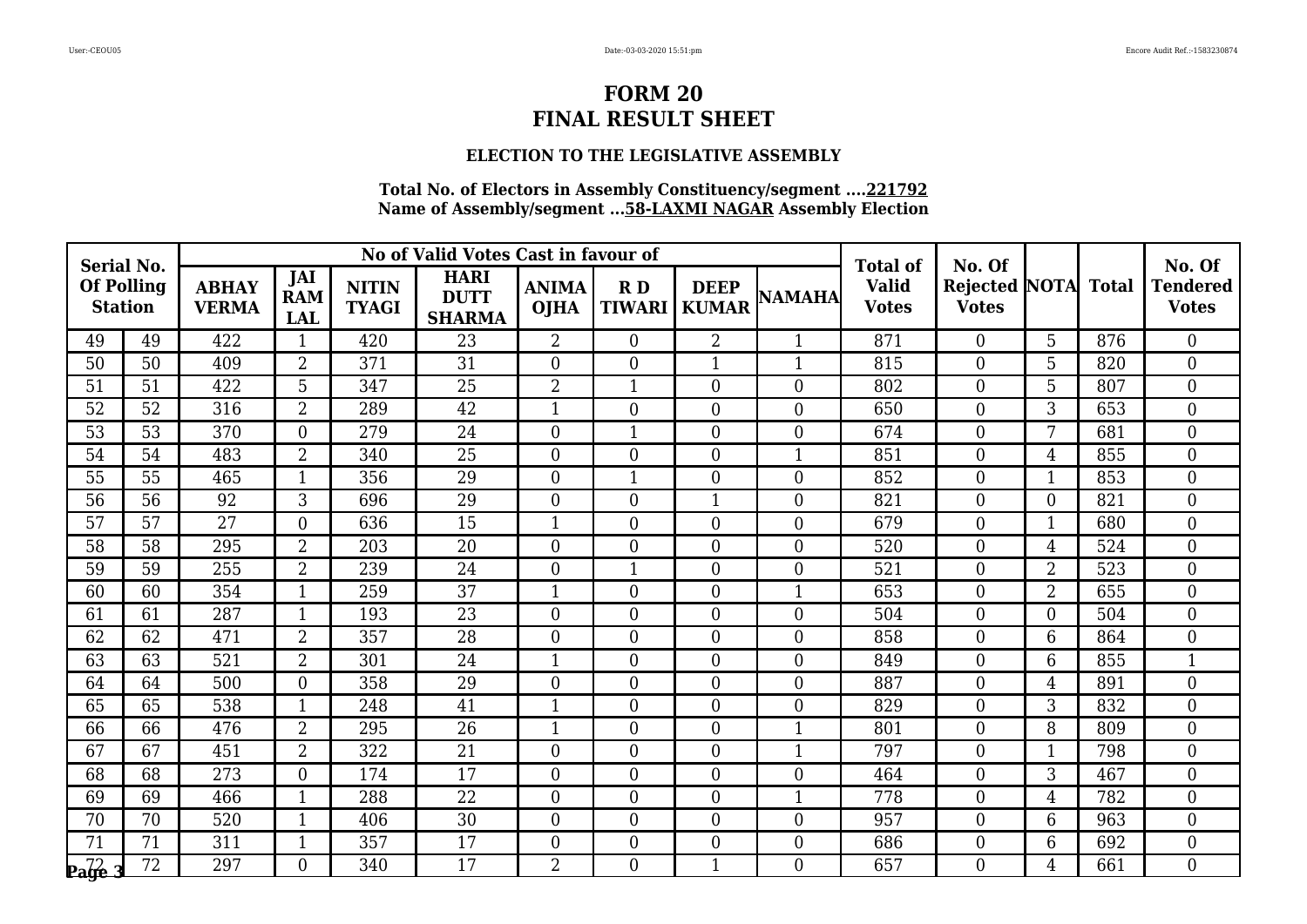## **ELECTION TO THE LEGISLATIVE ASSEMBLY**

| <b>Serial No.</b>                   |    |                              |                                 |                              | No of Valid Votes Cast in favour of         |                             |                     |                             |                  | <b>Total of</b>              | No. Of                               |                |              | No. Of                          |
|-------------------------------------|----|------------------------------|---------------------------------|------------------------------|---------------------------------------------|-----------------------------|---------------------|-----------------------------|------------------|------------------------------|--------------------------------------|----------------|--------------|---------------------------------|
| <b>Of Polling</b><br><b>Station</b> |    | <b>ABHAY</b><br><b>VERMA</b> | JAI<br><b>RAM</b><br><b>LAL</b> | <b>NITIN</b><br><b>TYAGI</b> | <b>HARI</b><br><b>DUTT</b><br><b>SHARMA</b> | <b>ANIMA</b><br><b>OJHA</b> | RD<br><b>TIWARI</b> | <b>DEEP</b><br><b>KUMAR</b> | <b>NAMAHA</b>    | <b>Valid</b><br><b>Votes</b> | <b>Rejected NOTA</b><br><b>Votes</b> |                | <b>Total</b> | <b>Tendered</b><br><b>Votes</b> |
| 73                                  | 73 | 366                          | 3                               | 391                          | 21                                          | $\overline{0}$              | $\overline{0}$      | $\overline{0}$              | $\mathbf{1}$     | 782                          | $\overline{0}$                       | $\overline{4}$ | 786          | $\theta$                        |
| 74                                  | 74 | 461                          | $\Omega$                        | 276                          | 27                                          | $\mathbf{1}$                | $\overline{0}$      | $\overline{0}$              | $\overline{0}$   | 765                          | $\overline{0}$                       | $\overline{2}$ | 767          | $\overline{0}$                  |
| 75                                  | 75 | 364                          | $\overline{2}$                  | 230                          | 19                                          | $\overline{0}$              | $\overline{0}$      | $\overline{0}$              | $\boldsymbol{0}$ | 615                          | $\boldsymbol{0}$                     | 3              | 618          | $\boldsymbol{0}$                |
| 76                                  | 76 | 438                          | 2                               | 401                          | 21                                          | $\overline{0}$              | $\mathbf{1}$        | $\overline{0}$              | $\mathbf{1}$     | 864                          | $\overline{0}$                       | 3              | 867          | $\mathbf{0}$                    |
| 77                                  | 77 | 549                          | $\overline{2}$                  | 349                          | 36                                          | $\overline{0}$              | 0                   | $\boldsymbol{0}$            | $\boldsymbol{0}$ | 936                          | $\boldsymbol{0}$                     | $\mathbf{1}$   | 937          | $\boldsymbol{0}$                |
| 78                                  | 78 | 455                          | 3                               | 421                          | 26                                          | $\overline{0}$              | $\mathbf{1}$        | $\overline{0}$              | $\overline{0}$   | 906                          | $\overline{0}$                       | 5              | 911          | $\mathbf{0}$                    |
| 79                                  | 79 | 422                          | $\overline{4}$                  | 450                          | 31                                          | $\overline{0}$              | $\overline{0}$      | $\theta$                    | $\overline{2}$   | 909                          | $\overline{0}$                       | 9              | 918          | $\overline{0}$                  |
| 80                                  | 80 | 336                          |                                 | 459                          | 68                                          | 1                           | $\overline{0}$      | 3                           | $\overline{2}$   | 870                          | $\boldsymbol{0}$                     | $\overline{2}$ | 872          | $\overline{0}$                  |
| 81                                  | 81 | 326                          | $\overline{5}$                  | 433                          | 16                                          | $\overline{0}$              | $\overline{0}$      | $\mathbf{1}$                | $\boldsymbol{0}$ | 781                          | $\overline{0}$                       | 7              | 788          | $\mathbf{0}$                    |
| 82                                  | 82 | 322                          | $\Omega$                        | 347                          | 20                                          | $\overline{0}$              | $\mathbf{1}$        | $\overline{0}$              | $\overline{0}$   | 690                          | $\overline{0}$                       | 3              | 693          | $\overline{0}$                  |
| 83                                  | 83 | 378                          | $\Omega$                        | 365                          | 26                                          | $\overline{2}$              | 2                   | $\mathbf{1}$                | $\mathbf{1}$     | 775                          | $\boldsymbol{0}$                     | 7              | 782          | $\boldsymbol{0}$                |
| 84                                  | 84 | 451                          | $\overline{2}$                  | 343                          | 32                                          | $\overline{2}$              | $\overline{2}$      | $\mathbf{1}$                | 3                | 836                          | $\overline{0}$                       | 4              | 840          | $\overline{0}$                  |
| 85                                  | 85 | 478                          | $\overline{2}$                  | 416                          | 22                                          | $\overline{0}$              | $\overline{0}$      | 4                           | $\overline{0}$   | 922                          | $\overline{0}$                       | 4              | 926          | $\overline{0}$                  |
| 86                                  | 86 | 466                          | $\Omega$                        | 348                          | 17                                          | $\overline{0}$              | $\overline{0}$      | $\overline{0}$              | $\overline{0}$   | 831                          | $\boldsymbol{0}$                     | $\overline{2}$ | 833          | $\boldsymbol{0}$                |
| 87                                  | 87 | 449                          | $\overline{0}$                  | 367                          | 19                                          | $\overline{0}$              | $\overline{0}$      | $\overline{0}$              | $\overline{0}$   | 835                          | $\overline{0}$                       | 3              | 838          | $\overline{0}$                  |
| 88                                  | 88 | 395                          |                                 | 348                          | 24                                          | $\overline{0}$              | $\mathbf{1}$        | $\mathbf{1}$                | $\boldsymbol{0}$ | 770                          | $\boldsymbol{0}$                     | $\overline{2}$ | 772          | $\boldsymbol{0}$                |
| 89                                  | 89 | 389                          | 7                               | 376                          | 20                                          | $\overline{2}$              | 0                   | 3                           | $\boldsymbol{0}$ | 797                          | $\boldsymbol{0}$                     | $\overline{4}$ | 801          | $\boldsymbol{0}$                |
| 90                                  | 90 | 297                          | 5                               | 398                          | 24                                          | $\overline{0}$              | $\overline{2}$      | $\mathbf{1}$                | $\overline{0}$   | 727                          | $\overline{0}$                       | $\overline{4}$ | 731          | $\overline{0}$                  |
| 91                                  | 91 | 403                          | $\Omega$                        | 374                          | 47                                          | $\overline{0}$              | $\overline{0}$      | $\overline{0}$              | $\mathbf{1}$     | 825                          | $\overline{0}$                       | $\theta$       | 825          | $\boldsymbol{0}$                |
| 92                                  | 92 | 480                          | $\overline{2}$                  | 341                          | 22                                          | $\overline{0}$              | $\mathbf{1}$        | $\mathbf{1}$                | $\mathbf{1}$     | 848                          | $\boldsymbol{0}$                     | $\overline{2}$ | 850          | $\boldsymbol{0}$                |
| 93                                  | 93 | 540                          | $\Omega$                        | 421                          | 35                                          | $\overline{0}$              | $\overline{2}$      | 3                           | $\overline{0}$   | 1001                         | $\overline{0}$                       | 4              | 1005         | $\overline{0}$                  |
| 94                                  | 94 | 560                          | $\overline{4}$                  | 428                          | 45                                          | $\overline{0}$              | $\overline{0}$      | $\boldsymbol{0}$            | $\overline{2}$   | 1039                         | $\boldsymbol{0}$                     | 5              | 1044         | $\boldsymbol{0}$                |
| 95                                  | 95 | 508                          | 3                               | 454                          | $\overline{45}$                             | $\overline{0}$              | $\overline{0}$      | $\overline{0}$              | $\boldsymbol{0}$ | 1010                         | $\boldsymbol{0}$                     | $\overline{7}$ | 1017         | $\mathbf{0}$                    |
| Page                                | 96 | 394                          | $\Omega$                        | 370                          | 28                                          | $\overline{0}$              | $\overline{0}$      | $\overline{0}$              | $\theta$         | 792                          | $\Omega$                             | $\overline{4}$ | 796          | $\overline{0}$                  |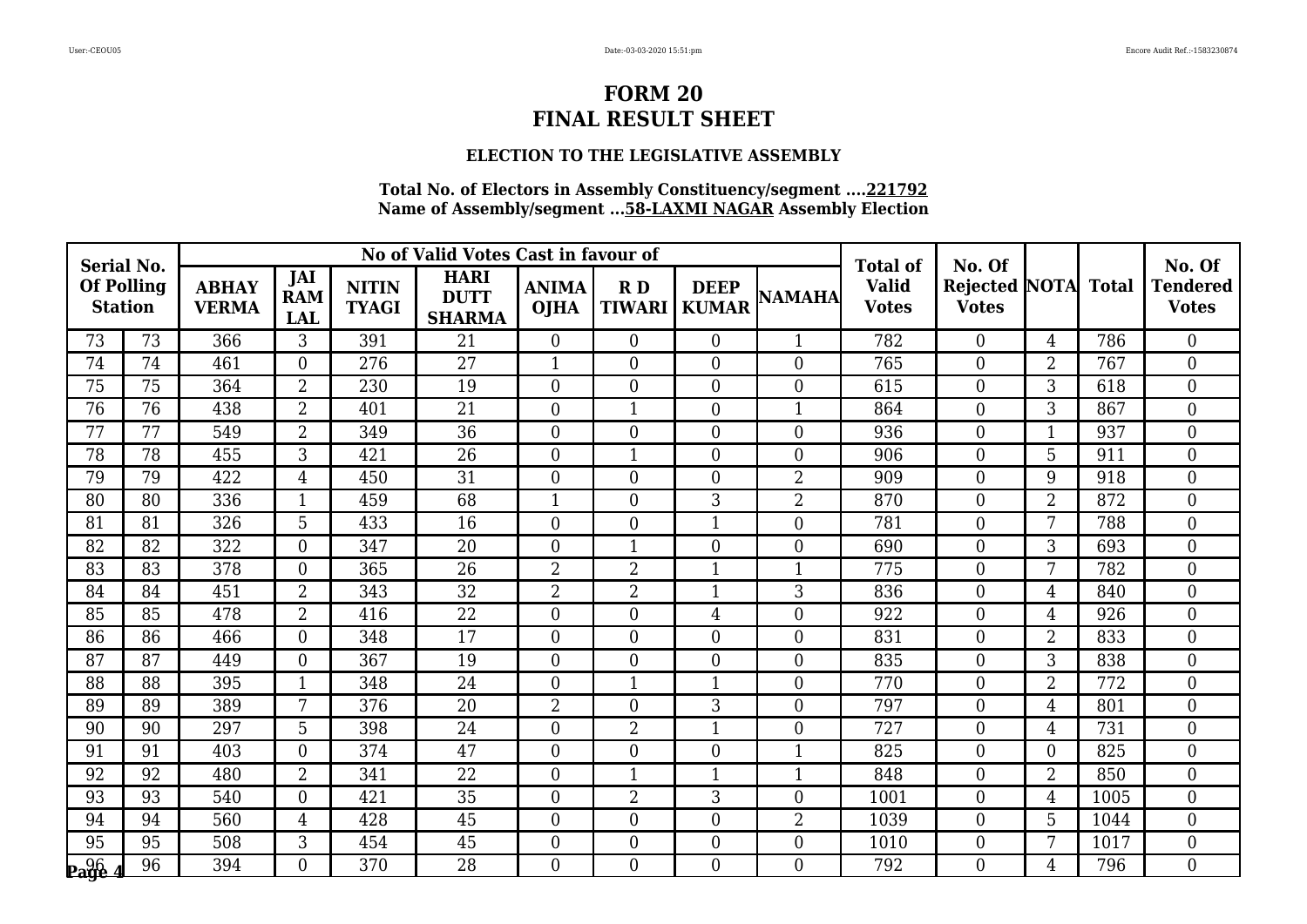## **ELECTION TO THE LEGISLATIVE ASSEMBLY**

| <b>Serial No.</b>                              |     |                              |                                 |                              | No of Valid Votes Cast in favour of         |                             |                     |                             |                  | <b>Total of</b>              | No. Of                        |                |              | No. Of                          |
|------------------------------------------------|-----|------------------------------|---------------------------------|------------------------------|---------------------------------------------|-----------------------------|---------------------|-----------------------------|------------------|------------------------------|-------------------------------|----------------|--------------|---------------------------------|
| <b>Of Polling</b><br><b>Station</b>            |     | <b>ABHAY</b><br><b>VERMA</b> | JAI<br><b>RAM</b><br><b>LAL</b> | <b>NITIN</b><br><b>TYAGI</b> | <b>HARI</b><br><b>DUTT</b><br><b>SHARMA</b> | <b>ANIMA</b><br><b>OJHA</b> | RD<br><b>TIWARI</b> | <b>DEEP</b><br><b>KUMAR</b> | <b>NAMAHA</b>    | <b>Valid</b><br><b>Votes</b> | Rejected NOTA<br><b>Votes</b> |                | <b>Total</b> | <b>Tendered</b><br><b>Votes</b> |
| 97                                             | 97  | 465                          | 1                               | 369                          | 20                                          | $\overline{0}$              | $\mathbf{1}$        | $\overline{3}$              | $\theta$         | 859                          | $\overline{0}$                | $\mathbf{1}$   | 860          | $\theta$                        |
| 98                                             | 98  | 396                          | 12                              | 452                          | 34                                          | $\overline{0}$              | 5                   | $\mathbf{1}$                | $\mathbf{1}$     | 901                          | 0                             | 4              | 905          | $\overline{0}$                  |
| 99                                             | 99  | 450                          | 3                               | 386                          | 24                                          | $\overline{0}$              | 1                   | $\overline{0}$              | $\mathbf{0}$     | 864                          | $\boldsymbol{0}$              | $\overline{2}$ | 866          | $\mathbf{0}$                    |
| 100                                            | 100 | 464                          | $\Omega$                        | 322                          | 34                                          | $\overline{2}$              | $\overline{0}$      | $\overline{0}$              | $\boldsymbol{0}$ | 822                          | 0                             | 3              | 825          | $\overline{0}$                  |
| 101                                            | 101 | 439                          | $\overline{2}$                  | 339                          | $\overline{23}$                             | $\overline{2}$              | $\overline{0}$      | $\mathbf{1}$                | 1                | 807                          | 0                             | 5              | 812          | $\overline{0}$                  |
| 102                                            | 102 | 400                          | $\Omega$                        | 319                          | 24                                          | $\overline{2}$              | $\overline{0}$      | $\mathbf{1}$                | $\mathbf{1}$     | 747                          | $\overline{0}$                | 6              | 753          | $\mathbf{0}$                    |
| 103                                            | 103 | 325                          | $\Omega$                        | 297                          | 19                                          | $\overline{0}$              | $\overline{0}$      | $\overline{0}$              | $\mathbf{1}$     | 642                          | $\overline{0}$                | 4              | 646          | $\theta$                        |
| 104                                            | 104 | 360                          | 5                               | 315                          | 36                                          | $\overline{0}$              | $\overline{0}$      | $\mathbf{1}$                | $\overline{2}$   | 719                          | 0                             | 1              | 720          | $\boldsymbol{0}$                |
| 105                                            | 105 | 347                          | $\overline{2}$                  | 271                          | 126                                         | $\boldsymbol{0}$            | $\mathbf{1}$        | $\overline{1}$              | $\mathbf{0}$     | 748                          | $\overline{0}$                | $\overline{0}$ | 748          | $\boldsymbol{0}$                |
| 106                                            | 106 | 270                          | $\Omega$                        | 309                          | 15                                          | $\overline{0}$              | $\overline{0}$      | $\mathbf{1}$                | $\overline{0}$   | 595                          | $\overline{0}$                | $\theta$       | 595          | $\theta$                        |
| 107                                            | 107 | 362                          | 7                               | 468                          | 14                                          | 1                           | $\overline{0}$      | 3                           | $\overline{0}$   | 855                          | 0                             | 3              | 858          | $\overline{0}$                  |
| 108                                            | 108 | 381                          | $\overline{2}$                  | 403                          | 21                                          | $\overline{0}$              | 3                   | $\overline{0}$              | $\mathbf{0}$     | 810                          | $\overline{0}$                | 3              | 813          | $\overline{0}$                  |
| 109                                            | 109 | 480                          | 17                              | 444                          | 25                                          | $\mathbf{1}$                | $\overline{0}$      | $\mathbf{1}$                | $\mathbf{1}$     | 969                          | $\boldsymbol{0}$              | 1              | 970          | $\overline{0}$                  |
| 110                                            | 110 | 417                          | $\mathbf{1}$                    | 412                          | 19                                          | $\mathbf{1}$                | 1                   | $\overline{0}$              | $\overline{0}$   | 851                          | $\overline{0}$                | 3              | 854          | $\overline{0}$                  |
| 111                                            | 111 | 370                          | $\overline{4}$                  | 456                          | 19                                          | $\overline{0}$              | $\overline{0}$      | $\overline{1}$              | $\overline{0}$   | 850                          | $\overline{0}$                | 1              | 851          | $\theta$                        |
| 112                                            | 112 | 420                          | 17                              | 429                          | 18                                          | 1                           | $\overline{0}$      | 4                           | $\mathbf{1}$     | 890                          | 0                             | 1              | 891          | $\overline{0}$                  |
| 113                                            | 113 | 268                          | $\overline{4}$                  | 316                          | 19                                          | $\overline{0}$              | $\boldsymbol{0}$    | $\overline{0}$              | $\mathbf{0}$     | 607                          | 0                             | 1              | 608          | $\overline{0}$                  |
| 114                                            | 114 | 230                          | $7\phantom{.0}$                 | 320                          | 9                                           | $\overline{0}$              | $\overline{0}$      | $\mathbf{1}$                | $\mathbf{0}$     | 567                          | $\overline{0}$                | 3              | 570          | $\overline{0}$                  |
| 115                                            | 115 | 459                          | 12                              | 403                          | 17                                          | $\overline{2}$              | $\overline{0}$      | $\overline{0}$              | $\mathbf{1}$     | 894                          | $\overline{0}$                | 4              | 898          | $\overline{0}$                  |
| 116                                            | 116 | 422                          | $\Omega$                        | 410                          | 22                                          | 1                           | $\boldsymbol{0}$    | $\boldsymbol{0}$            | $\mathbf{0}$     | 855                          | 0                             | 5              | 860          | $\overline{0}$                  |
| 117                                            | 117 | 354                          | $\Omega$                        | 334                          | $\overline{22}$                             | $\overline{0}$              | $\overline{0}$      | $\mathbf{1}$                | $\overline{0}$   | 711                          | $\overline{0}$                | $\overline{2}$ | 713          | $\theta$                        |
| 118                                            | 118 | 466                          |                                 | 415                          | 23                                          | 1                           | $\boldsymbol{0}$    | $\mathbf 1$                 | $\boldsymbol{0}$ | 907                          | 0                             | 5              | 912          | $\overline{0}$                  |
| 119                                            | 119 | 335                          |                                 | 238                          | 10                                          | $\mathbf{1}$                | $\overline{0}$      | $\mathbf{1}$                | $\overline{2}$   | 588                          | $\overline{0}$                | $\overline{2}$ | 590          | $\boldsymbol{0}$                |
| $\mathbf{p}_{\mathbf{a}\mathbf{g}\mathbf{e}$ 5 | 120 | 326                          | $\overline{2}$                  | 361                          | 18                                          | $\mathbf{1}$                | $\overline{0}$      | $\overline{2}$              | $\theta$         | 710                          | $\overline{0}$                | $\overline{2}$ | 712          | $\Omega$                        |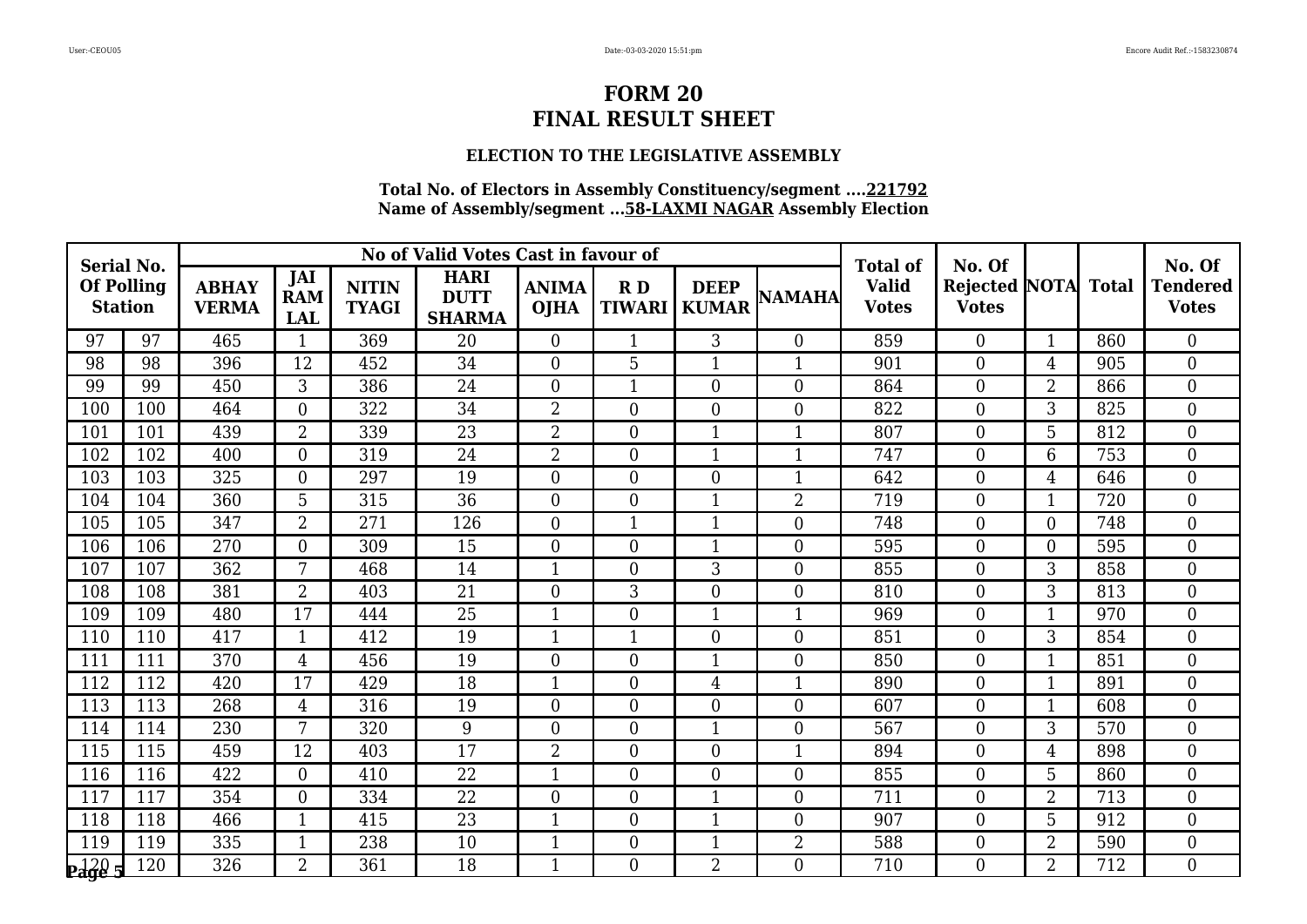## **ELECTION TO THE LEGISLATIVE ASSEMBLY**

| <b>Serial No.</b>                                               |     |                              |                                 |                              | No of Valid Votes Cast in favour of         |                             |                     |                             |                  | <b>Total of</b>              | No. Of                               |                |              | No. Of                          |
|-----------------------------------------------------------------|-----|------------------------------|---------------------------------|------------------------------|---------------------------------------------|-----------------------------|---------------------|-----------------------------|------------------|------------------------------|--------------------------------------|----------------|--------------|---------------------------------|
| <b>Of Polling</b><br><b>Station</b>                             |     | <b>ABHAY</b><br><b>VERMA</b> | JAI<br><b>RAM</b><br><b>LAL</b> | <b>NITIN</b><br><b>TYAGI</b> | <b>HARI</b><br><b>DUTT</b><br><b>SHARMA</b> | <b>ANIMA</b><br><b>OJHA</b> | RD<br><b>TIWARI</b> | <b>DEEP</b><br><b>KUMAR</b> | <b>NAMAHA</b>    | <b>Valid</b><br><b>Votes</b> | <b>Rejected NOTA</b><br><b>Votes</b> |                | <b>Total</b> | <b>Tendered</b><br><b>Votes</b> |
| 121                                                             | 121 | 239                          | $\theta$                        | 214                          | 9                                           | $\overline{0}$              | $\overline{0}$      | $\Omega$                    | $\theta$         | 462                          | $\overline{0}$                       | $\overline{2}$ | 464          | $\theta$                        |
| 122                                                             | 122 | 390                          | 1                               | 428                          | 20                                          | $\overline{0}$              | $\overline{0}$      | $\mathbf{1}$                | $\overline{0}$   | 840                          | $\overline{0}$                       | 1              | 841          | $\overline{0}$                  |
| 123                                                             | 123 | 355                          | $\Omega$                        | 461                          | 15                                          | $\overline{0}$              | $\overline{0}$      | $\overline{2}$              | $\overline{0}$   | 833                          | 0                                    | $\theta$       | 833          | $\boldsymbol{0}$                |
| 124                                                             | 124 | 379                          | $\Omega$                        | 402                          | $\overline{27}$                             | $\overline{0}$              | $\overline{0}$      | $\overline{0}$              | $\overline{0}$   | 808                          | $\overline{0}$                       | 1              | 809          | $\overline{0}$                  |
| 125                                                             | 125 | 357                          | 2                               | 331                          | 17                                          | 1                           | $\overline{2}$      | 1                           | $\boldsymbol{0}$ | 711                          | 0                                    | 5              | 716          | $\overline{0}$                  |
| 126                                                             | 126 | 516                          | 6                               | 311                          | 18                                          | 1                           | $\overline{0}$      | $\overline{0}$              | $\overline{0}$   | 852                          | $\overline{0}$                       | $\overline{4}$ | 856          | $\overline{0}$                  |
| 127                                                             | 127 | 190                          | $\Omega$                        | 132                          | 8                                           | $\overline{0}$              | $\overline{0}$      | $\Omega$                    | $\mathbf{1}$     | 331                          | $\overline{0}$                       | 1              | 332          | $\theta$                        |
| 128                                                             | 128 | 212                          | $\Omega$                        | 183                          | 9                                           | $\overline{0}$              | $\overline{0}$      | $\overline{0}$              | $\boldsymbol{0}$ | 404                          | 0                                    | $\mathbf{1}$   | 405          | $\overline{0}$                  |
| 129                                                             | 129 | 308                          | $\overline{2}$                  | 180                          | 19                                          | $\overline{0}$              | $\overline{0}$      | $\mathbf{1}$                | $\mathbf{1}$     | 511                          | $\overline{0}$                       | $\theta$       | 511          | $\overline{0}$                  |
| 130                                                             | 130 | 360                          | 6                               | 342                          | 16                                          | $\overline{0}$              | $\mathbf{1}$        | $\overline{2}$              | $\overline{0}$   | 727                          | $\overline{0}$                       | $\theta$       | 727          | $\theta$                        |
| 131                                                             | 131 | 445                          | $\overline{4}$                  | 337                          | 109                                         | 1                           | 1                   | $\overline{2}$              | $\boldsymbol{0}$ | 899                          | 0                                    | 3              | 902          | $\boldsymbol{0}$                |
| 132                                                             | 132 | 361                          | $\overline{0}$                  | 234                          | 23                                          | $\overline{0}$              | $\overline{0}$      | $\overline{1}$              | $\mathbf{0}$     | 619                          | $\overline{0}$                       | 3              | 622          | $\overline{0}$                  |
| 133                                                             | 133 | 302                          | $\Omega$                        | 216                          | 29                                          | $\overline{0}$              | $\overline{0}$      | $\overline{0}$              | $\overline{0}$   | 547                          | $\overline{0}$                       | $\mathbf{1}$   | 548          | $\overline{0}$                  |
| 134                                                             | 134 | 466                          | 3                               | 412                          | 68                                          | $\overline{0}$              | 1                   | $\mathbf{1}$                | $\mathbf{0}$     | 951                          | 0                                    | 6              | 957          | $\overline{0}$                  |
| 135                                                             | 135 | 363                          |                                 | 271                          | 36                                          | 1                           | $\boldsymbol{0}$    | $\mathbf{1}$                | $\mathbf{1}$     | 674                          | 0                                    | 6              | 680          | $\overline{0}$                  |
| 136                                                             | 136 | 216                          | 13                              | 324                          | 19                                          | $\overline{0}$              | $\overline{2}$      | $\overline{0}$              | $\overline{2}$   | 576                          | 0                                    | $\overline{2}$ | 578          | $\boldsymbol{0}$                |
| 137                                                             | 137 | 365                          | 3                               | 330                          | 41                                          | $\overline{0}$              | 1                   | $\overline{0}$              | $\overline{2}$   | 742                          | 0                                    | 3              | 745          | $\boldsymbol{0}$                |
| 138                                                             | 138 | 425                          | $\overline{4}$                  | 322                          | $\overline{51}$                             | 1                           | $\overline{0}$      | $\mathbf{1}$                | $\overline{0}$   | 804                          | $\overline{0}$                       | $\overline{2}$ | 806          | $\overline{0}$                  |
| 139                                                             | 139 | 508                          | $\overline{2}$                  | 377                          | 62                                          | $\overline{0}$              | $\overline{0}$      | $\overline{0}$              | $\overline{0}$   | 949                          | $\overline{0}$                       | 8              | 957          | $\overline{0}$                  |
| 140                                                             | 140 | 493                          | 6                               | 369                          | 62                                          | $\overline{0}$              | $\boldsymbol{0}$    | $\overline{0}$              | $\mathbf{0}$     | 930                          | 0                                    | $\mathbf{1}$   | 931          | $\overline{0}$                  |
| 141                                                             | 141 | 473                          | 9                               | 290                          | 35                                          | $\mathbf{1}$                | $\mathbf{1}$        | $\overline{0}$              | $\overline{0}$   | 809                          | $\overline{0}$                       | 10             | 819          | $\theta$                        |
| 142                                                             | 142 | 476                          | 14                              | 526                          | 20                                          | $\overline{0}$              | 1                   | $\overline{0}$              | $\mathbf{1}$     | 1038                         | 0                                    | 3              | 1041         | $\overline{0}$                  |
| 143                                                             | 143 | 236                          | $\overline{0}$                  | 205                          | 11                                          | $\overline{0}$              | $\overline{0}$      | $\overline{0}$              | $\boldsymbol{0}$ | 452                          | $\overline{0}$                       | $\mathbf{1}$   | 453          | $\overline{0}$                  |
| $P_{\text{a}}\overset{144}{\phantom{1}\phantom{1}\phantom{1}}6$ | 144 | 260                          | $\mathbf{1}$                    | 257                          | 37                                          | $\Omega$                    | $\mathbf{1}$        | $\Omega$                    | $\theta$         | 556                          | $\overline{0}$                       | $\overline{2}$ | 558          | $\Omega$                        |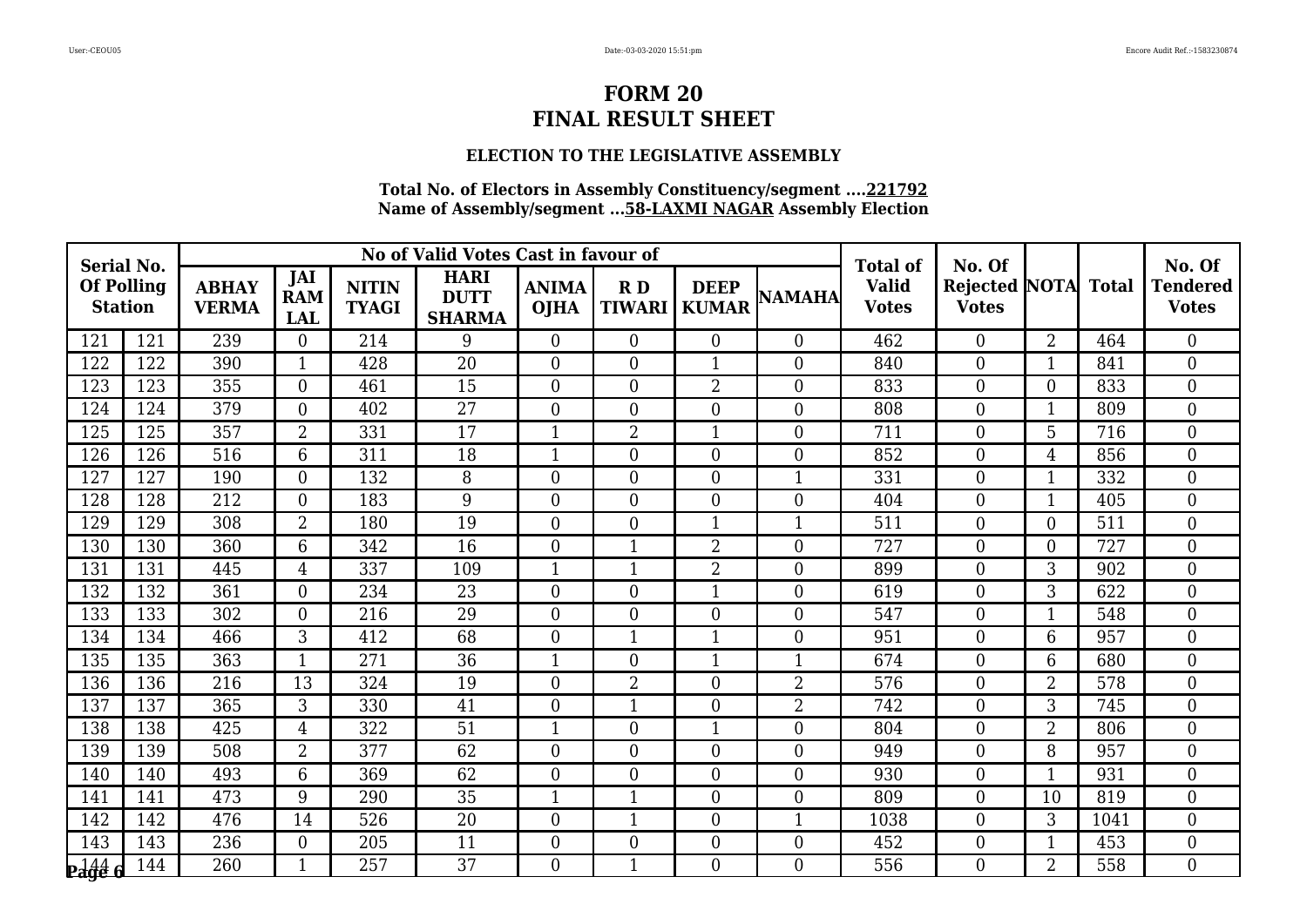## **ELECTION TO THE LEGISLATIVE ASSEMBLY**

| <b>Serial No.</b>                   |     |                              |                                 |                              | No of Valid Votes Cast in favour of         |                             |                     |                             |                  | <b>Total of</b>              | No. Of                        |                |              | No. Of                          |
|-------------------------------------|-----|------------------------------|---------------------------------|------------------------------|---------------------------------------------|-----------------------------|---------------------|-----------------------------|------------------|------------------------------|-------------------------------|----------------|--------------|---------------------------------|
| <b>Of Polling</b><br><b>Station</b> |     | <b>ABHAY</b><br><b>VERMA</b> | JAI<br><b>RAM</b><br><b>LAL</b> | <b>NITIN</b><br><b>TYAGI</b> | <b>HARI</b><br><b>DUTT</b><br><b>SHARMA</b> | <b>ANIMA</b><br><b>OJHA</b> | RD<br><b>TIWARI</b> | <b>DEEP</b><br><b>KUMAR</b> | <b>NAMAHA</b>    | <b>Valid</b><br><b>Votes</b> | Rejected NOTA<br><b>Votes</b> |                | <b>Total</b> | <b>Tendered</b><br><b>Votes</b> |
| 145                                 | 145 | 436                          | $\overline{2}$                  | 385                          | 62                                          | $\overline{0}$              | $\overline{0}$      | $\Omega$                    | 3                | 888                          | $\overline{0}$                | 5              | 893          | $\theta$                        |
| 146                                 | 146 | 480                          | $\theta$                        | 322                          | 53                                          | $\overline{0}$              | $\overline{0}$      | $\overline{0}$              | $\boldsymbol{0}$ | 855                          | 0                             | 3              | 858          | $\overline{0}$                  |
| 147                                 | 147 | 490                          | 3                               | 282                          | 166                                         | $\overline{0}$              | $\overline{0}$      | $\overline{0}$              | $\boldsymbol{0}$ | 941                          | $\boldsymbol{0}$              | $\overline{2}$ | 943          | $\mathbf{0}$                    |
| 148                                 | 148 | 397                          | $\Omega$                        | 254                          | 141                                         | $\mathbf{1}$                | $\mathbf{1}$        | $\overline{0}$              | $\boldsymbol{0}$ | 794                          | 0                             | 8              | 802          | $\overline{0}$                  |
| 149                                 | 149 | 397                          |                                 | 260                          | 39                                          | $\overline{0}$              | 1                   | 8                           | $\overline{0}$   | 706                          | 0                             | 3              | 709          | $\overline{0}$                  |
| 150                                 | 150 | 438                          | $\overline{4}$                  | 337                          | 12                                          | $\overline{0}$              | 1                   | $\overline{0}$              | $\mathbf{0}$     | 792                          | $\overline{0}$                | $\overline{2}$ | 794          | $\mathbf{0}$                    |
| 151                                 | 151 | 354                          | 5                               | 254                          | 8                                           | $\mathbf{1}$                | 1                   | $\mathbf{1}$                | $\overline{0}$   | 624                          | $\overline{0}$                | 1              | 625          | $\theta$                        |
| 152                                 | 152 | 341                          | 16                              | 391                          | 46                                          | 1                           | 1                   | $\overline{0}$              | $\overline{2}$   | 798                          | 0                             | 5              | 803          | $\boldsymbol{0}$                |
| 153                                 | 153 | 445                          | 10                              | 382                          | 35                                          | $\boldsymbol{0}$            | $\boldsymbol{0}$    | $\overline{0}$              | $\mathbf{0}$     | 872                          | $\overline{0}$                | 3              | 875          | $\boldsymbol{0}$                |
| 154                                 | 154 | 418                          | $\mathbf{1}$                    | 386                          | 40                                          | $\overline{0}$              | $\mathbf{1}$        | $\Omega$                    | $\overline{0}$   | 846                          | $\overline{0}$                | 5              | 851          | $\theta$                        |
| 155                                 | 155 | 279                          |                                 | 273                          | 12                                          | $\overline{0}$              | $\overline{0}$      | $\mathbf 1$                 | $\overline{0}$   | 566                          | 0                             | 3              | 569          | $\overline{0}$                  |
| 156                                 | 156 | 486                          | 3                               | 436                          | 20                                          | $\overline{0}$              | $\boldsymbol{0}$    | $\overline{3}$              | $\overline{2}$   | 950                          | $\overline{0}$                | 7              | 957          | $\overline{0}$                  |
| 157                                 | 157 | 380                          | 6                               | 370                          | 17                                          | $\mathbf{1}$                | $\overline{0}$      | $\mathbf{1}$                | $\boldsymbol{0}$ | 775                          | 0                             | 1              | 776          | $\overline{0}$                  |
| 158                                 | 158 | 440                          | 6                               | 407                          | 15                                          | $\overline{0}$              | $\overline{0}$      | 3                           | $\overline{2}$   | 873                          | $\overline{0}$                | 3              | 876          | $\overline{0}$                  |
| 159                                 | 159 | 365                          | 3                               | 294                          | 6                                           | $\overline{0}$              | $\overline{0}$      | $\overline{1}$              | $\overline{0}$   | 669                          | $\overline{0}$                | $\theta$       | 669          | $\overline{0}$                  |
| 160                                 | 160 | 398                          | 3                               | 331                          | 14                                          | 1                           | $\overline{0}$      | $\overline{0}$              | $\boldsymbol{0}$ | 747                          | $\overline{0}$                | $\theta$       | 747          | $\overline{0}$                  |
| 161                                 | 161 | 385                          | 3                               | 390                          | 24                                          | 1                           | $\mathbf{1}$        | $\mathbf{1}$                | $\mathbf{0}$     | 805                          | 0                             | $\overline{2}$ | 807          | $\overline{0}$                  |
| 162                                 | 162 | 58                           |                                 | 432                          | 6                                           | $\overline{0}$              | $\overline{0}$      | $\mathbf{1}$                | $\mathbf{0}$     | 498                          | $\overline{0}$                | $\overline{2}$ | 500          | $\overline{0}$                  |
| 163                                 | 163 | 425                          | $\overline{4}$                  | 439                          | 21                                          | 3                           | $\mathbf{1}$        | 5                           | $\overline{2}$   | 900                          | $\overline{0}$                | 9              | 909          | $\theta$                        |
| 164                                 | 164 | 518                          | 7                               | 302                          | 22                                          | $\overline{0}$              | 2                   | $\overline{2}$              | $\mathbf{0}$     | 853                          | 0                             | 6              | 859          | $\overline{0}$                  |
| 165                                 | 165 | 338                          | 3                               | 239                          | 10                                          | $\overline{2}$              | $\overline{0}$      | $\overline{0}$              | $\overline{2}$   | 594                          | $\overline{0}$                | $\overline{2}$ | 596          | $\overline{0}$                  |
| 166                                 | 166 | 495                          |                                 | 287                          | 19                                          | $\overline{0}$              | $\overline{0}$      | $\overline{0}$              | 1                | 803                          | $\boldsymbol{0}$              | $\overline{0}$ | 803          | $\overline{0}$                  |
| 167                                 | 167 | 444                          | $\overline{2}$                  | 252                          | 26                                          | $\overline{0}$              | $\overline{0}$      | $\mathbf{1}$                | $\boldsymbol{0}$ | 725                          | $\overline{0}$                | $\mathbf{1}$   | 726          | $\boldsymbol{0}$                |
| $\frac{168}{2}$                     | 168 | 221                          | $\overline{2}$                  | 422                          | 69                                          | $\overline{2}$              | $\mathbf{1}$        | $\overline{2}$              | 3                | 722                          | $\overline{0}$                | 4              | 726          | $\Omega$                        |